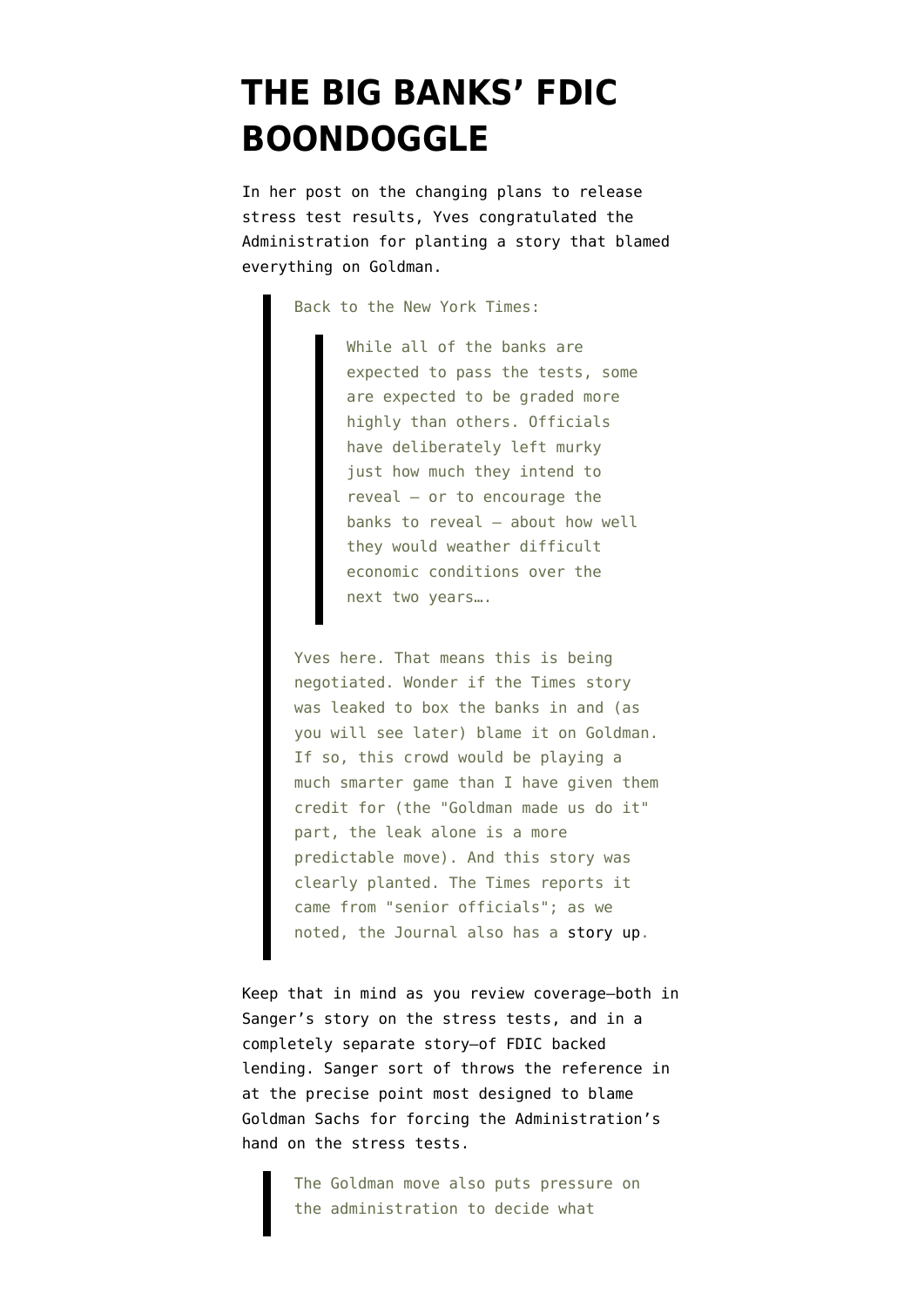conditions will apply to institutions that return their bailout funds. It is unclear if Goldman, for example, will continue to be allowed to benefit from an indirect subsidy effectively worth billions of dollars from a federal government guarantee on its debt, a program the Federal Deposit Insurance Corporation adopted last fall when the credit markets froze and it was virtually impossible for companies to raise cash. In ordinary times, regulators do not reveal the results of bank exams or disclose the names of troubled banks for fear of instigating bank runs or market stampedes out of a stock. But as top officials at the Treasury and the Federal Reserve Bank focused on the intensity with which the markets would look for signals about the nation's biggest banks at the conclusion of the stress tests, the administration reconsidered its earlier decision to say little.

"The purpose of this program is to prevent panics, not cause them," said one senior official involved in the stress tests who declined to speak on the record because the extent of the disclosures were still being debated. "And it's becoming clearer that we and the banks are going to have to explain clearly where each bank falls in the spectrum."

Shorter Anonymous Senior Official: "Goddamn it Goldman, you risk starting a panic here! And as punishment, we're going to reconsider the terms of that FDIC backing."

[And to explain what that means, the NYT](http://emptywheel.firedoglake.com/files/28/files//2009/04/fdic-bailout-graphic.jpg) [provides the](http://emptywheel.firedoglake.com/files/28/files//2009/04/fdic-bailout-graphic.jpg) [accompanying story](http://www.nytimes.com/2009/04/15/business/economy/15bank.html?ref=economy) (and the [handy](http://www.nytimes.com/2009/04/15/business/economy/15bank.html?ref=economy) [graphic,](http://www.nytimes.com/2009/04/15/business/economy/15bank.html?ref=economy) which shows up in both stories online).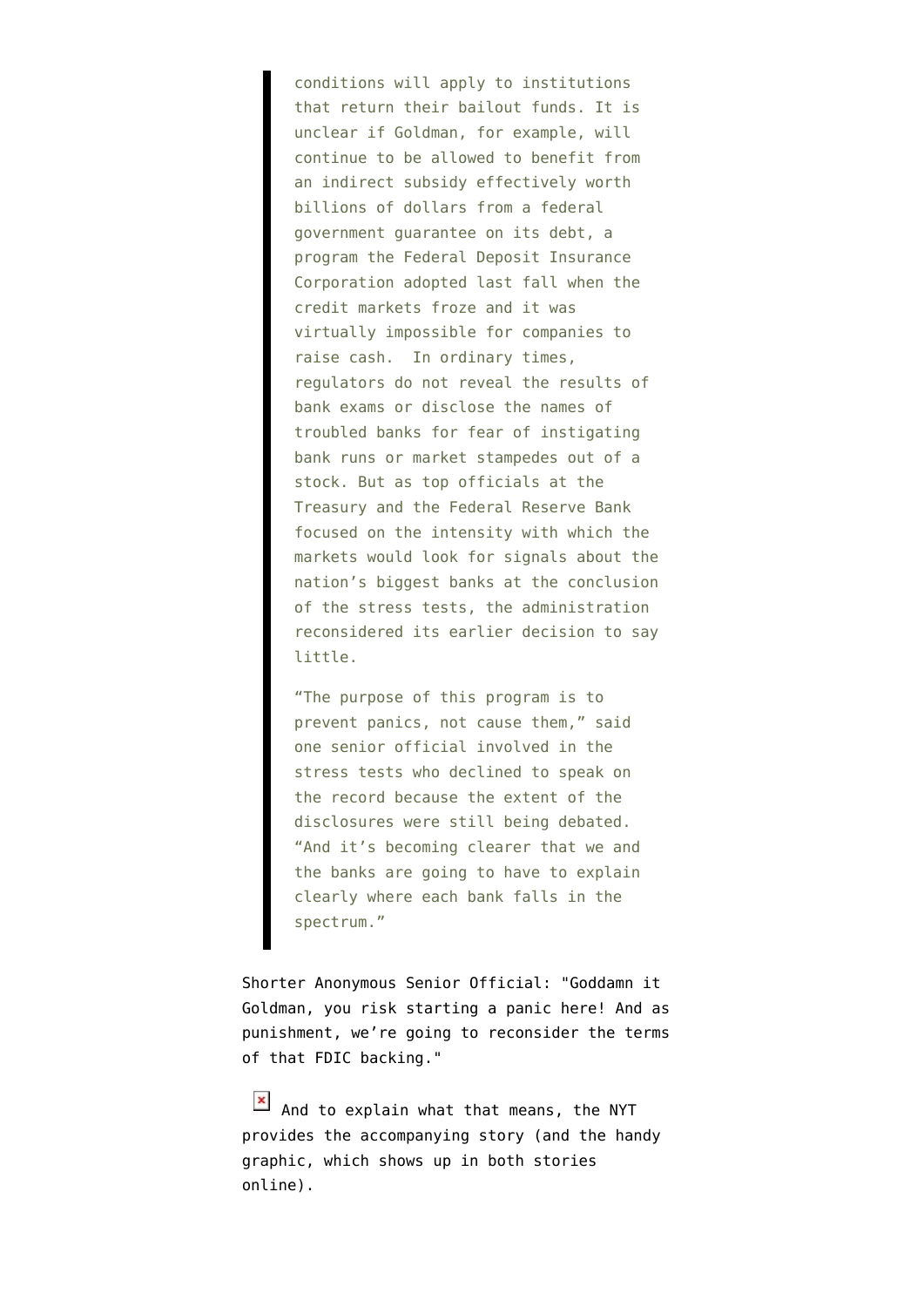Goldman Sachs, you see (and Bank of America, and JP Morgan Chase, and Citi, and Morgan Stanley, and Wells Fargo) have been benefiting from higher credit ratings than they themselves merit because the FDIC has been backing their loans to the tune of billions of dollars.

> Banks have been benefiting from an indirect subsidy adopted by the federal government at the height of the financial crisis last fall that allows them to issue their debt cheaply with the backing of the Federal Deposit Insurance Corporation.

That debt — more than \$300 billion for the banking industry so far — helped otherwise cash-strained banks to keep their businesses running even when it was virtually impossible for other companies to raise funds. The program will continue to bolster scores of banks through at least the middle of 2012.

## [snip]

Rather than relying on a direct infusion of taxpayer money, the agency is helping the banks raise debt from private investors by endowing them with the equivalent of an AAA rating. If any of the banks relying on the guarantees ran into trouble, the F.D.I.C. would make good on those bonds.

Gosh. The ability to access credit with an artificially high credit rating? I bet Chrysler would love that boondoggle right about now, huh JP Morgan Chase (and note, three of the other beneficiaries–Citi, Morgan Stanley, and Goldman Sachs–are also Chrysler creditors)?

The story on the FDIC boondoggle quotes Goldman CFO David Viniar trying to downplay the benefit of the FDIC backing, along with others calling it an "invaluable" subsidy from the government. It's worth it to click through and [see Viniar](http://www.nytimes.com/2009/04/15/business/economy/15bank.html?ref=economy) [squirm](http://www.nytimes.com/2009/04/15/business/economy/15bank.html?ref=economy), really it is.